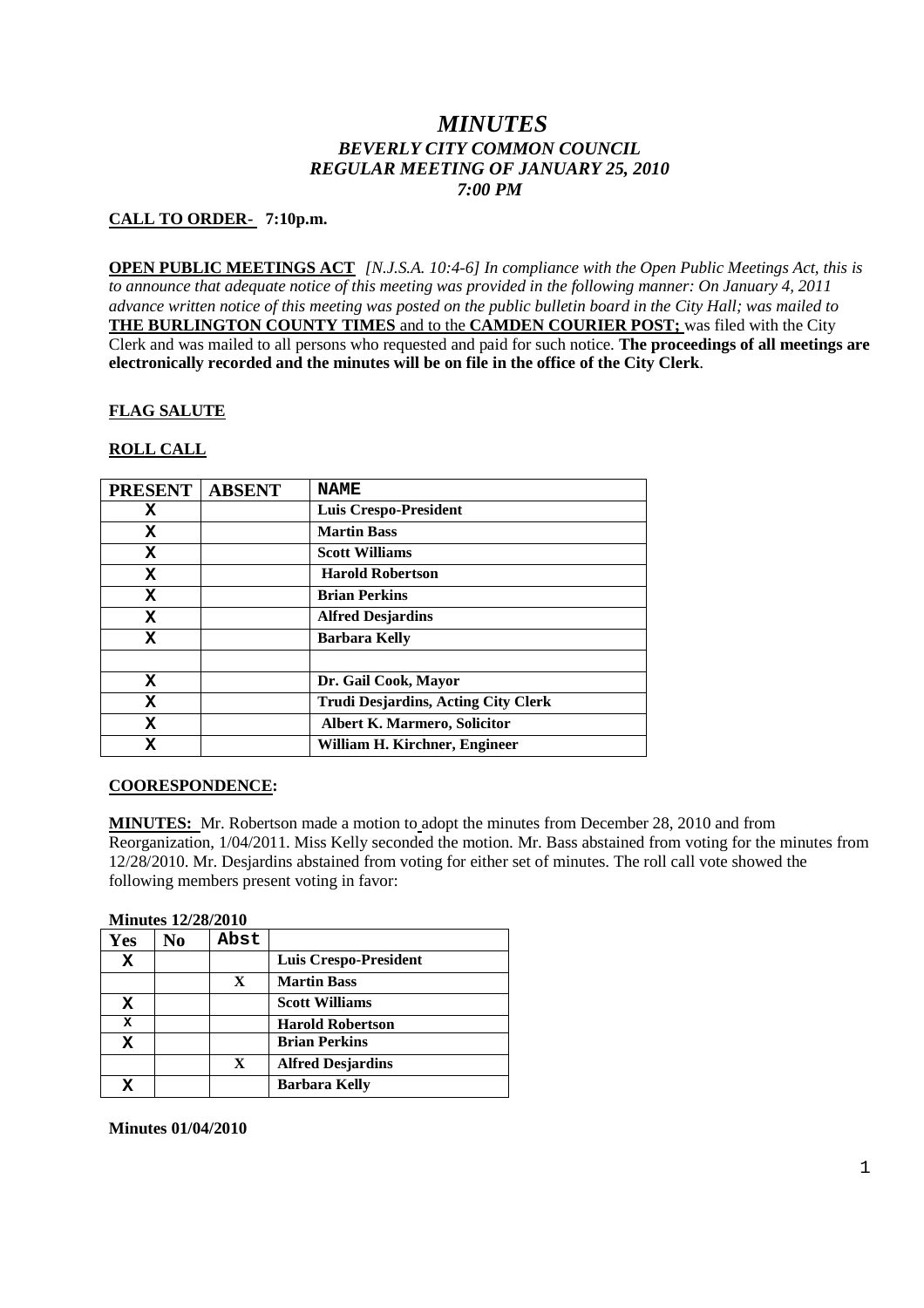| Yes | No | Abst        |                          |
|-----|----|-------------|--------------------------|
| x   |    |             | Luis Crespo-President    |
| x   |    |             | <b>Martin Bass</b>       |
| x   |    |             | <b>Scott Williams</b>    |
| X   |    |             | <b>Harold Robertson</b>  |
| x   |    |             | <b>Brian Perkins</b>     |
|     |    | $\mathbf x$ | <b>Alfred Desjardins</b> |
|     |    |             | <b>Barbara Kelly</b>     |

**OLD BUSINESS:** Hearing no Old Business, that portion of the meeting was closed.

**NEW BUSINESS:** President Crespo stated that Resolution 2011-17 be pulled until after Executive Session. Mr. Desjardins asked that the name be changed on Resolution 2011- 19. Mr. Williams asked if the total amount on Resolution 2011-24 was changed to \$5,000.00. Resolution #2011-25 was assigned to the Catherine Matter agreement. Mr. Bass made a motion to adopt the Consent Agenda. Mr. Robertson seconded the motion. The results of the roll call for the Consent Agenda were as follows:

|             | <b>Consent Agenda</b> |      |                              |  |  |
|-------------|-----------------------|------|------------------------------|--|--|
| Yes         | No                    | Abst |                              |  |  |
| х           |                       |      | <b>Luis Crespo-President</b> |  |  |
| х           |                       |      | <b>Martin Bass</b>           |  |  |
| X           |                       |      | <b>Scott Williams</b>        |  |  |
| $\mathbf x$ |                       |      | <b>Harold Robertson</b>      |  |  |
| X           |                       |      | <b>Brian Perkins</b>         |  |  |
| x           |                       |      | <b>Alfred Desjardins</b>     |  |  |
| x           |                       |      | <b>Barbara Kelly</b>         |  |  |

**All members present voted in favor of adopting the Consent Agenda. The following items were listed on the**

**Consent Agenda: Resolution 2011-17; Authorizing the City of Beverly to Amend Its Regional Contribution Agreement (RCA) Program….. (Two versions of this resolution are included for comparison)**

**Resolution 2011-18; Authorizing Sell-Back of Accumulated Vacation Time by Shawn Mickle Resolution 2011-19; Authorizing Sell-Back of Accumulated Vacation Time by Justin Zeuner Agreement between Catherine Marter and the City of Beverly**

**Resolution 2011-20; Risk Management Consultant**

**Resolution 2011-21; Agreement for Risk Management Consultant**

**Resolution 2011-23**; **A Resolution of the City Council of the City of Beverly Rescinding Resolution R-2009-73, Which Removed a Deed Restriction From a Property Known as 208 Warren Street**

**Resolution 2011-24; Authorizing Execution of an Inter-Local Agreement with the Township of Willingboro Regarding Animal Control Services**

**Resolution 2011-25; Employment Agreement with Catherine Marter**

**President Crespo asked that the bill for \$499.00 for Caplan's truck repairs be added to the Bill List. Mr. Williams asked that the bill for JH Renovations be held pending explanation. The bill for JH Renovations is for an RCA bill. Mr. Robertson made a motion to pay the bills, with changes. Mr. Perkins seconded the motion. The results for the roll call vote for the paying of the bills are as follows:**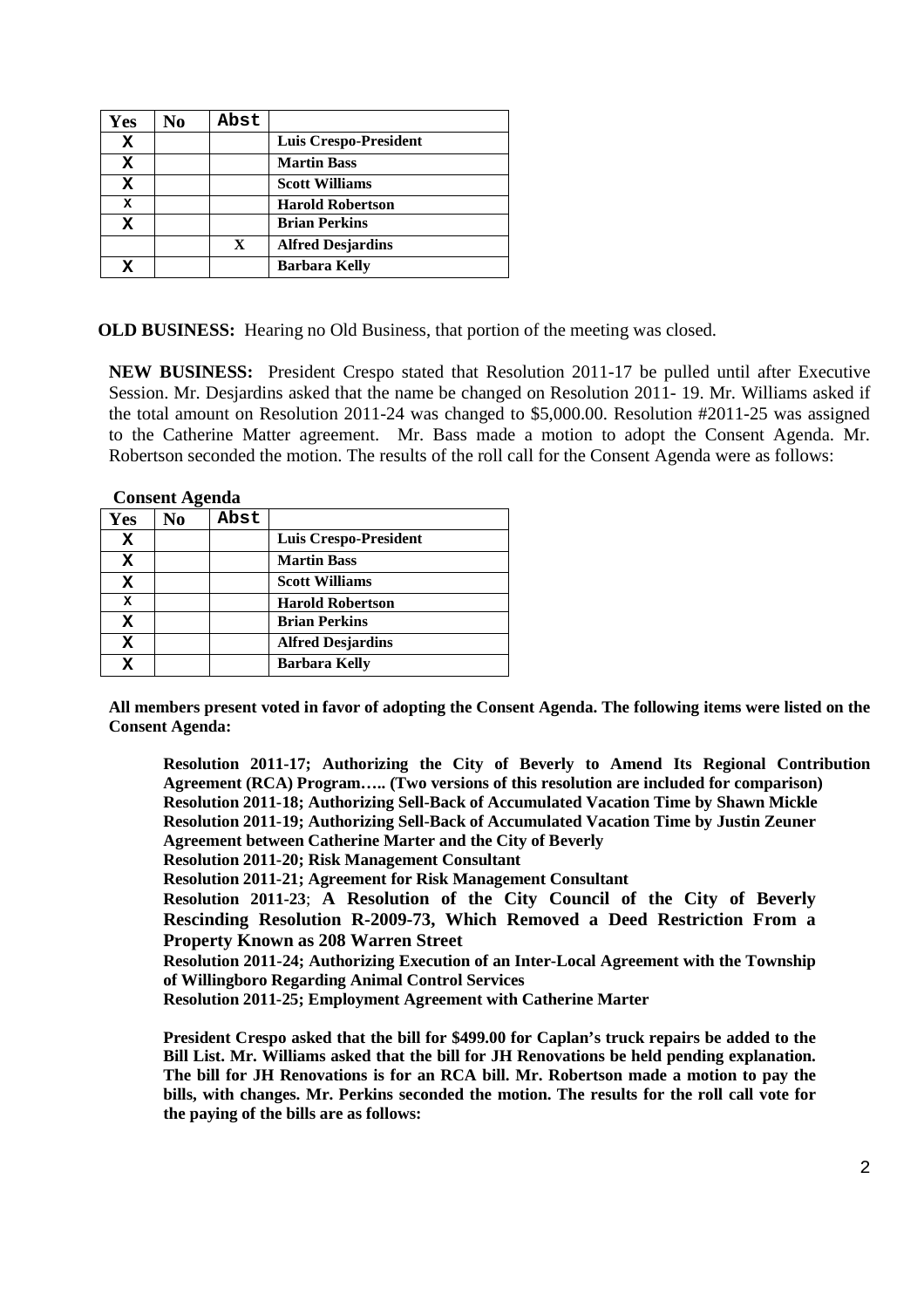| BIII LIST   |    |      |                          |
|-------------|----|------|--------------------------|
| Yes         | No | Abst |                          |
| x           |    |      | Luis Crespo-President    |
| X           |    |      | <b>Martin Bass</b>       |
| х           |    |      | <b>Scott Williams</b>    |
| $\mathbf x$ |    |      | <b>Harold Robertson</b>  |
| x           |    |      | <b>Brian Perkins</b>     |
| x           |    |      | <b>Alfred Desjardins</b> |
|             |    |      | <b>Barbara Kelly</b>     |
|             |    |      |                          |

All members present voted in favor of paying the bills.

Albert K. Marmero, Esq., spoke about updating the dog ordinance as it would pertain to potentially dangerous and dangerous dogs. President Crespo stated that the ordinance could be included in a "welcome packet" and will be published.

President Crespo explained that the Engineer will do the final inspection after the snow to release the Beverly Commons letter of credit. The Solicitor will then do the resolution.

Mr. Williams made a motion to direct the Solicitor to enter an Interlocal agreement with the Beverly Elementary School for the next winter season snow removal, Resolution 2011-26. Mr. Perkins seconded the motion and the roll call results showed the following:

|  | <b>Resolution 2011-26</b> |  |
|--|---------------------------|--|
|  |                           |  |

**Bill Fig.** 

| Yes         | No | Abst        |                          |
|-------------|----|-------------|--------------------------|
|             |    | $\mathbf X$ | Luis Crespo-President    |
| х           |    |             | <b>Martin Bass</b>       |
| X           |    |             | <b>Scott Williams</b>    |
| X           |    |             | <b>Harold Robertson</b>  |
| х           |    |             | <b>Brian Perkins</b>     |
| $\mathbf X$ |    |             | <b>Alfred Desjardins</b> |
| x           |    |             | <b>Barbara Kelly</b>     |

**ENGINEER'S REPORT:** Solicitor Marmero explained that the Tort Claim notice is too late after the Cooper Street incident that left the street damaged. The Engineer explained about the Cooper Street Gateway project having the funds re-instated. Mr. Bass made a motion to accept the Engineers' Report. Mr. Perkins seconded the motion and all members present were in favor of accepting the report.

# **SOLICITOR'S REPORT:** No report

**MAYOR'S REPORT:** Mayor Cook spoke about the Martin Luther King celebratory program. The Mayor also spoke about the Women in Red campaign.

**ADMINISTRATOR'S REPORT:** Mr. Gerber stated that the City is still in the process of negotiations with the Police union.

# **COUNCIL REPORTS:** None.

**PUBLIC SESSION:** President Crespo opened the meeting to the Public at 7:54 p.m. Ryan Atkinson of 613 Cooper Street stated that he has a signup sheet for Sustainable New Jersey. Hearing nothing more